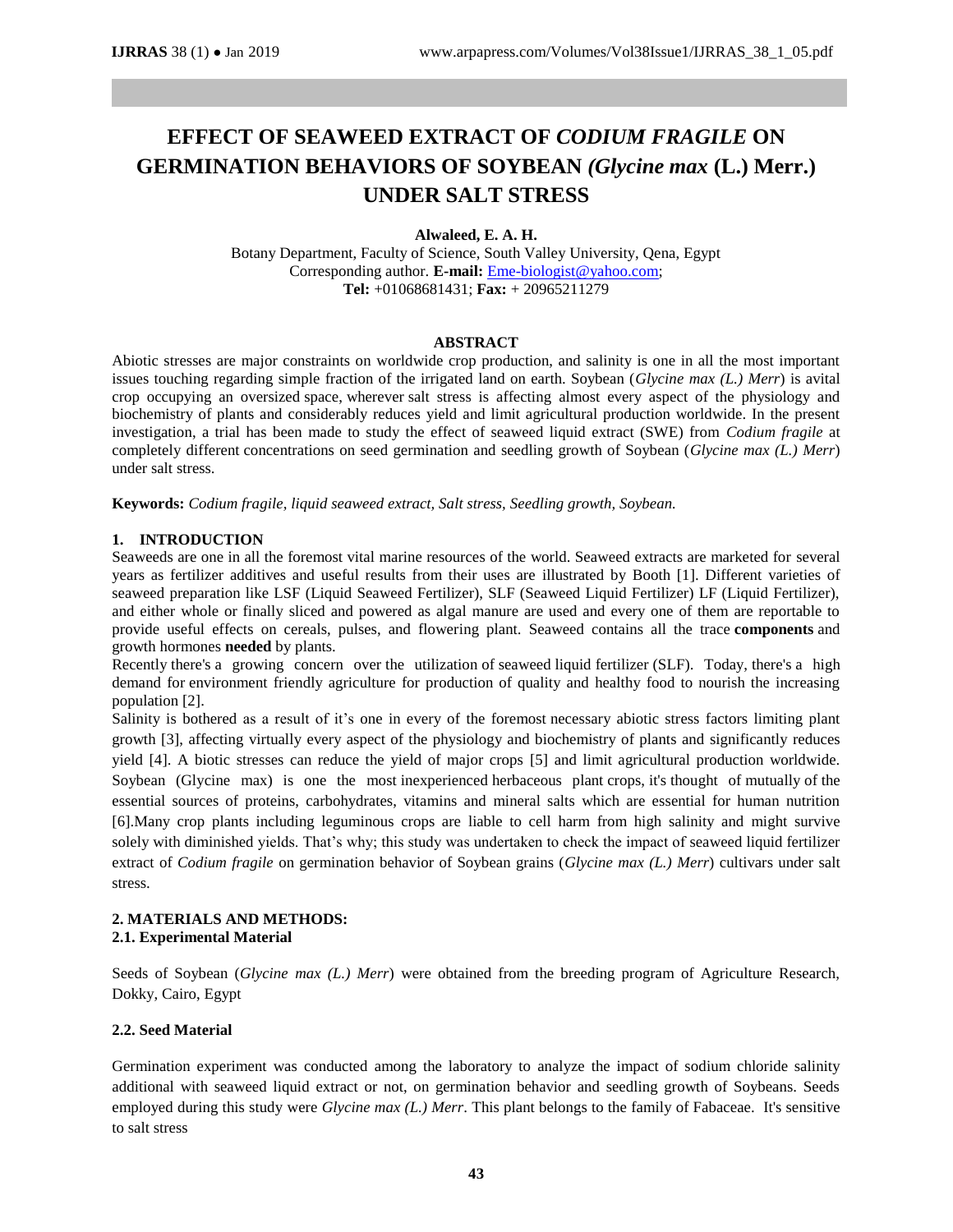# **2.3. Collection of Seaweeds**

Seaweeds *Codium Fragile* (Chlorophyceae) utilized during this study were collected from the coastal area of Hurghada, Egypt during June, 2017. Morphologically distinct thallus of algae were placed in polythene bags and transported to the laboratory. Samples were washed completely using tap water to remove the salt.

## **2.4. Seaweeds Treatment**

Seaweeds were shade dried for four days, followed by oven dry for 12h at 60°C. Then the materials were hand crushed and created as coarse powder, was additional with distilled in a ratio of 1:20 (w/v) and boiled at 121<sup>0</sup> C for 30 minutes. The hot extracts were filtered through a double-layered cheese cloth and allowed to cool at room temperature [7]. The ensuring supernatant was taken as 100% seaweed liquid extracts. Seaweed liquid extracts were prepared with different doses: control (0%), 0.5% and 1.0%

# **2.5. Seed Treatment**

Ten Seeds of Soybean were placed in 9 cm Petri dishes on a two layers of filter paper (Whatman 41). Salt stress was induced by sodium chloride (NaCl). Three sets were treated with (0, 50, 100 and 150 mM) of NaCl and were considered as control as they don't receive extract of *Codium fragile*. Seeds under study were treated with salt at varied concentrations ((0, 50, 100 and 150 mM of NaCl) and each concentration was supplemented with seaweed extracts (SWE) of *Codium fragile* separately at two different doses (C1: 0.5% and C2: 1.0%). All sets were labeled as control (non-treated seeds with seaweeds extract of *Codium fragile*); C1 (Seeds supplemented with 0.5% of *Codium fragile* extract); C2 (seeds supplemented with 1.0% of *Codium fragile* extract).

Seeds were placed on top of the filter paper wetted with 5 ml of each different concentrations of seaweed extracts within the Petri dishes and were unbroken under photoperiod for 14 days. The culture room temperature was maintained at 25°C. Seed germination was recorded daily up to day 14 after the start of the experiment. After fourteen days, seedlings were taken for the observations. Parameters measured in this experiment were:

Total seed germination rate (TG) measured within the sixth day using the formula TG (%) = (total number of germinated seeds/ total seed) x 100.

Mean germination time (MGT) calculated according the formula of Ellis and Roberts [8]. MGT=  $\Sigma$ (ni/di). With ni: number of germinated seeds and di: day of counting.

## **2.6. Greenhouse Growth Bioassay**

Soybean plants were grown under greenhouse under 16-h light regime at 25 °C and 8-h dark regime at 18 °C. Seeds were planted in pots at a depth of 0.5 cm below the soil level and were allowed to germinate. After germination in each pot, five healthy plants were retained and other plants were removed. The experiment was made in triplicates. Plants were grown into plastic pots containing sand and clay (50% - 50%). They were also irrigated separately with saline water which was added with sodium chloride (NaCl) at different concentrations (0, 50 100 and 150mM) every third day. Potted plants were grown for 7 weeks in a greenhouse at  $25\pm2$  °C, in 85 % relative humidity.

The experiment comprised of five treatments, (control, water spray), 0.5 and 1.0%; (volume/volume; v/v) of seaweed extract in water. Sprays of *Codium fragile* -derived extract were applied, twofold per week, at the seed plant (30 days after sowing). Morphological characteristics such as Radicle length, dry weight of shoot &root were measured.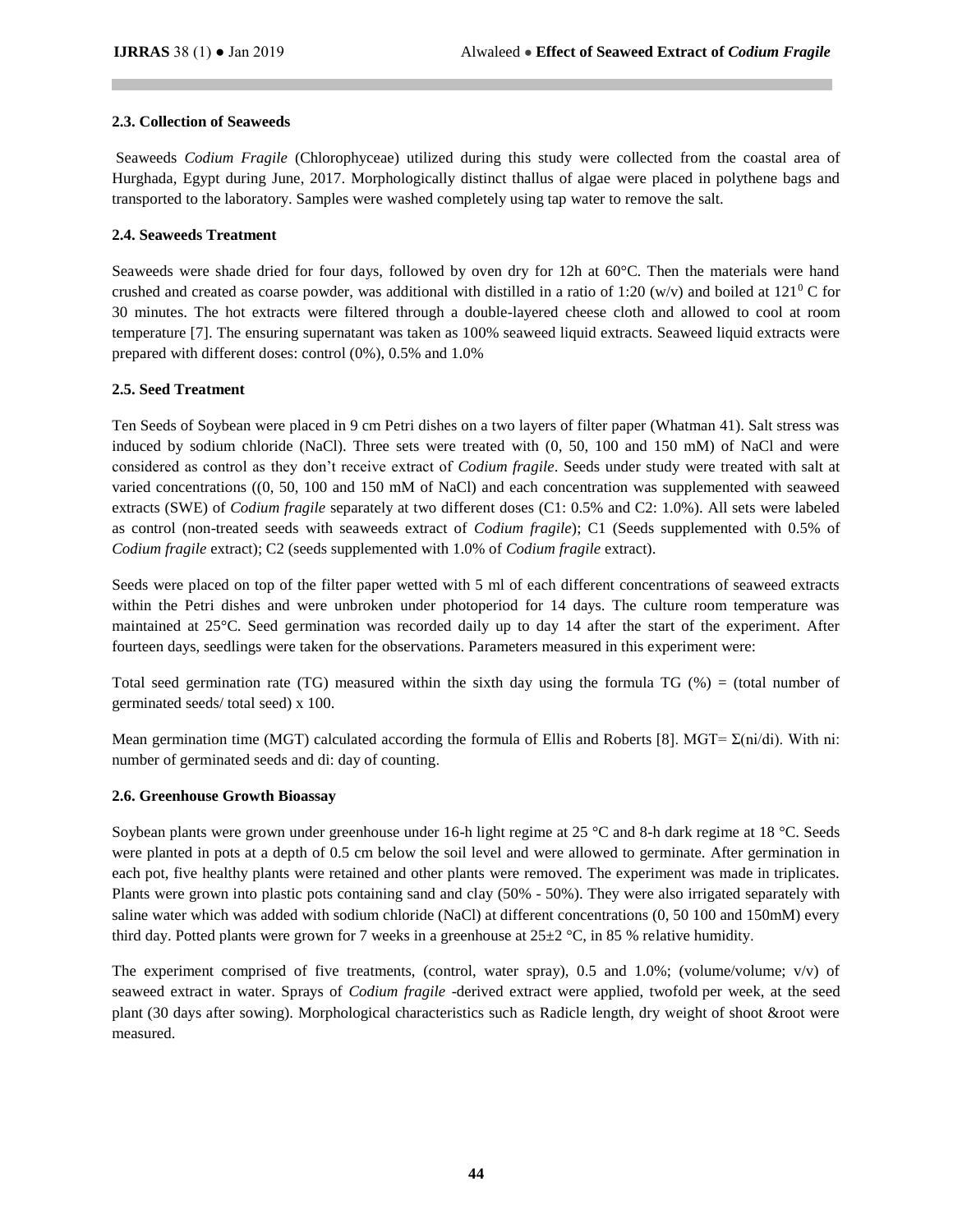#### **2.7. Gas Chromatography and Mass Spectrometry Analysis of SLF**

The GC-MS analysis of algal extracts was analyzed by GC-MS in the National Research Center of Chromatography Unit in Dokky Street, Cairo, Egypt. The GC-Mass method is a direct and fast analytical approach for identification of algal extracts components the analysis was performed by using a GC, Agilent 5977

A MSD with a direct capillary interface and fused silica capillary column Hp-5 ms. Extracts were injected under the following condition. Analyses were carried out using helium as carrier gas at a flow rate of 1.0 mL/min and a split ratio of 1:10 using the following temperature program: 40 C for 1 min; rising at 4.0 C/min to 160 C and held for 6 min; rising at 6 C/min to 210 C and held for 1min. The injector and detector were held at 210 o C. Diluted samples  $(1:10 \text{ hexane}, v/v)$  of 0.2 µL of the mixtures were always injected. Mass spectra were obtained by electron ionization (EI) at 70 eV, using a spectral range of m/z 40-450. Most of the compounds were identified using mass spectra (authentic chemicals, Wiley spectral library collection and NSIT library). and those in the literature data [\[9\]](https://www.sciencedirect.com/science/article/pii/S2221169115002221#bib14)

## **Statistical Analysis**

The mean values from control and treated samples were analysis using SPSS (version 21.0). Data presented are means ±standard errors (SEs) of three replicates

## **RESULTS AND DISCUSION**

# **3.1. Laboratory Conditions 3.1.1. Total Germination**

The mean germination was reduced in Soybean seeds (*Glycine max (L.) Merr*) genotypes as response to salinity stress. The decrease with in the germination rate was found to be additional with the increasing concentration of NaCl. Once the treated seeds were supplemented with SWE (0.5 and 1.0%) on NaCl salt, the germination rate was inflated (Fig. 1 and 2). Total germination from each treated and non-treated seeds with SWE of *Codium fragile*  decreased significantly with increasing NaCl salinity. However, this reduction in total germination was significantly higher for non-treated seeds, compared to treat ones. Data suggested a reduction of about 50% on total germination rate due to an increase in salinity from 0 to 100 mM. Results indicated that application of seaweeds extract increase germination rate in bean cultivars using SWE S1 (0.5%) and S2 (1.0%) when compared to control seeds (table. 1).

In general, increasing salinity causes a decrease in Soybean germination; this might ensue to the ototoxic effects of Na<sup>+</sup> and Cl<sup>-</sup> within the method of germination [10]. It seems jointly that salinity stress affects seed germination via the limitation of seed water absorption [11], excessive use of nutrient pool [12] and creation of disorders in protein synthesis.

The effects of seaweed extracts on germination of various crops are shown by several authors [13], [14]. It had been indicated that seaweeds extracts induce outflow of inhibitors probably absisic acid from the seeds that improve germination percentage [15]. The involvement of growth regulating substances in seaweed extracts like ethylene, kinetin and gibberellic acid were effective on reversal of induced dormancy in seeds [16].

The ameliorator results of SWE could also be due to the expansion hormones obtainable which might have triggered First State novo the synthesis of hydrolytic enzymes. This present study is in accordance with the earlier results of [17], [18] and [19]. It should due to ensue from the presence of growth-promoting substance in SWE [20].

## **3.1.2. Mean Germination Time (MGT)**

Results showed that salinity significantly increase mean germination time (MGT) for every treated and non-treated bean seeds with seaweed extract. However, treated seeds with *Codium fragile* extract have lower MGT compared to manage seeds. Data in Table 1 show also that rising concentration of NaCl delayed significantly MGT in soybean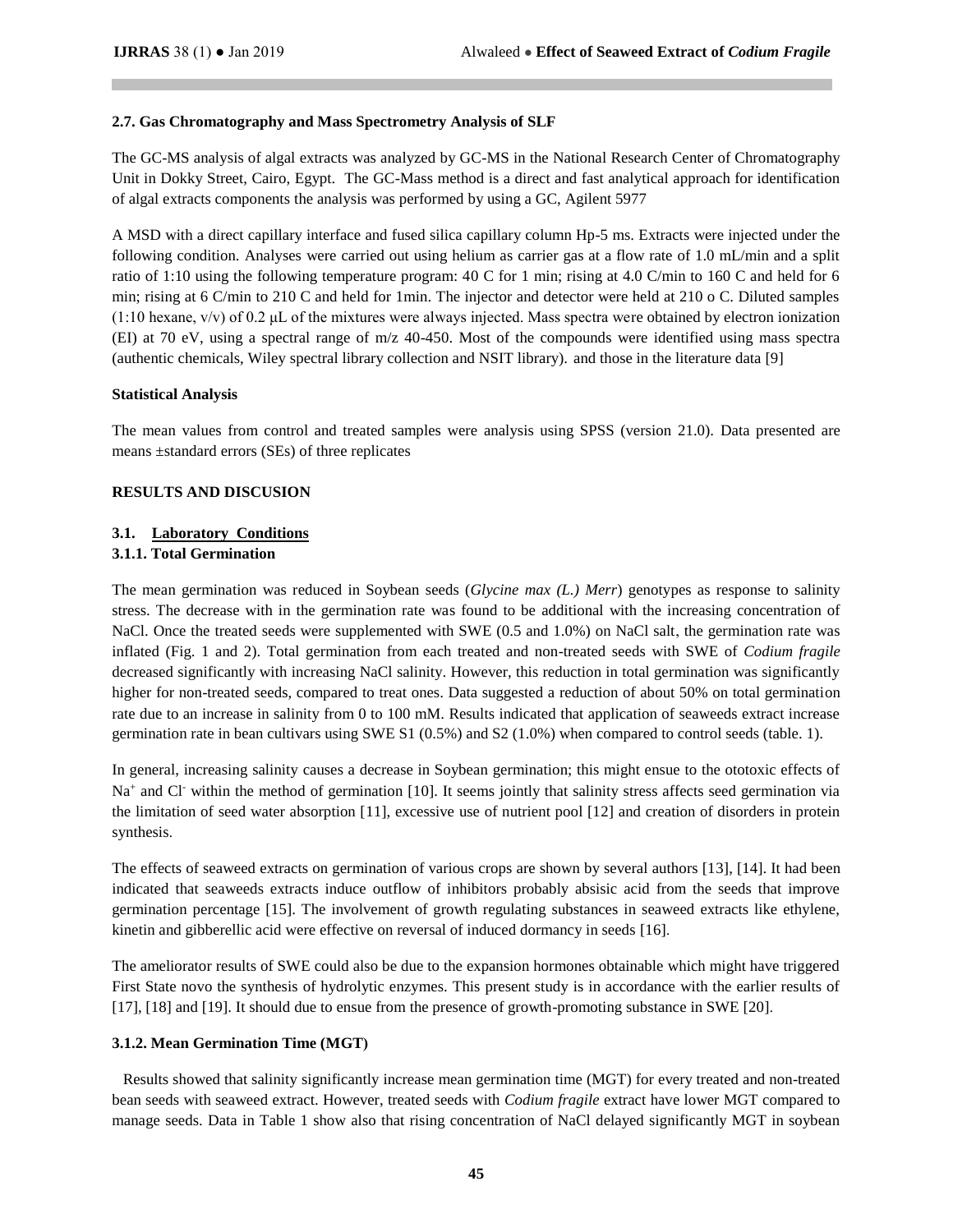*(L.) Merr* genotypes; this delay was less pronounced in treated seeds with SWE. In keeping with [21], most plants are sensitive to salinity throughout germination and seedling growth. This can be in agreement with our study whereby a lower mean germination time was found with treatments of *Sargassum dentifolium*.The probable reason for early emergence of the seaweed extract treated seeds perhaps because of the completion of pre-germination metabolic activities creating the seed prepared for radicle protrusion and also the SWE treated seeds germinated before long when planting compared with untreated ones [22].

Furthermore, seaweed extracts contain varied betaines and betaine-like compounds [23], [24]. In plants, betaines function a compatible substance that alleviates diffusion stress elicited by salinity stress. Those compatibles solutes are shown to play a district in successful formation of somatic embryos from cotyledonary tissues and mature seeds of tea [25]. All that information supports our results regarding seed germination and improved mean germination time with SWE.

| Table 1. Effect of <i>Codium fragile</i> extract on germination of <i>Glycine max (L.) Merr</i> Soybean cultivar under salt |  |
|-----------------------------------------------------------------------------------------------------------------------------|--|
| stress.                                                                                                                     |  |

|            | 0 mM (NaCl)    |                |                | 50 mM (NaCl)   |                |                | 100 mM (NaCl)  |                |                | 150 mM (NaCl)  |                |                |
|------------|----------------|----------------|----------------|----------------|----------------|----------------|----------------|----------------|----------------|----------------|----------------|----------------|
|            | <b>CONTROL</b> | C <sub>1</sub> | C <sub>2</sub> | <b>CONTROL</b> | C <sub>1</sub> | C <sub>2</sub> | <b>CONTROL</b> | C <sub>1</sub> | C <sub>2</sub> | <b>CONTROL</b> | C <sub>1</sub> | C <sub>2</sub> |
|            | (0 %)          | (0.5%)         | (1%)           | (0 %)          | (0.5%)         | (1%)           | (0 %)          | (0.5%)         | (1%)           | (0 %)          | (0.5%)         | (1%)           |
| TG         | 98.52          | 99.15          | 100            | 92.59          | 94.72          | 97.72          | 50.52          | 62.52          | 68.52          |                | 10.10          | 19.21          |
|            | ±0.65          | ±0.75          | ±0.74          | ±0.70          | ±0.69          | ±0.43          | ±0.55          | ±0.68          | ±0.70          | IE             | ±0.61          | ±0.55          |
|            |                |                |                |                |                |                |                |                |                |                |                |                |
| <b>MGT</b> | 2.01           | 1.95           | 1.37           | 2.91           | 2.21           | 2.01           | 4.521          | 3.91           | 3.11           | IE             | 5.52           | 4.91           |
|            | ± 0.35         | ± 0.55         | ±0.44          | ± 0.15         | ±0.15          | ±0.15          | ±0.15          | ±0.15          | ±0.15          |                | ±0.77          | ±0.80          |
|            |                |                |                |                |                |                |                |                |                |                |                |                |

**IE injurious effects and the plant failed to survive**

## **3.1.3. Radicle Length**

Salinity had a restrictive result on radicle length for every treated and un-treated seeds (Fig. 1). However, this result was considerably less pronounced in seedlings from treated seed with *Codium fragile* extract compared with control seeds of *Glycine max (L.) Merr* cultivar. The applying of SWE improved the growth of the radicle considerably. The improved in radicle length is additionally as a result of presence of some growth promoting substances like IAA and IBA, Gibberellins, Cytokinins, micronutrients and amino acids [26].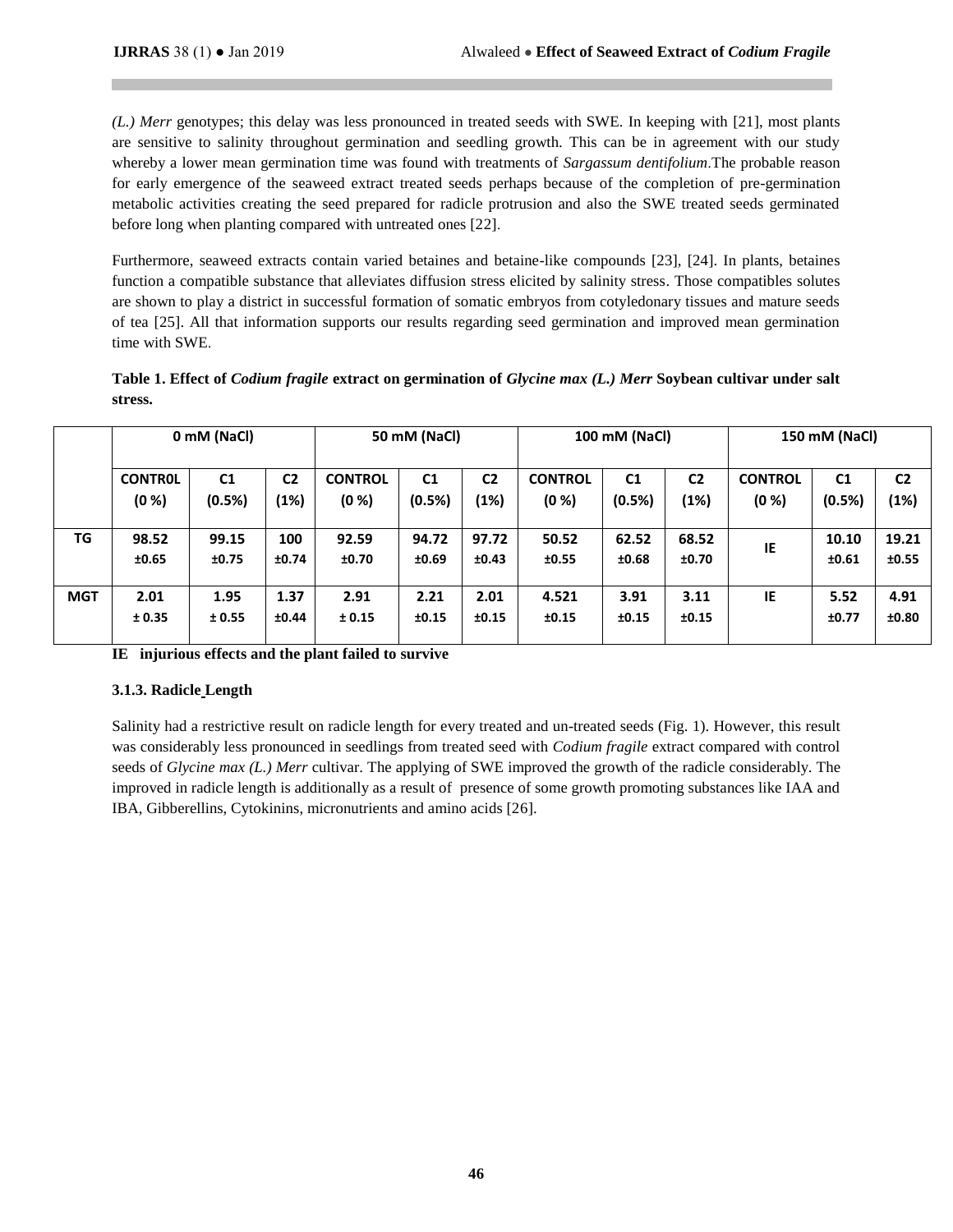

**Fig.1. Effect of** *Codium Fragile* **extract on radicle length (mm) of Soybean** *Glycine max (L.) Merr* **under different concentration of NaCl.**

# **3.2. Greenhouse Conditions 3.2.1. Shoot Dry Weight**

The increase in shoots characteristics could be because of the Auxins content within the seaweed extracts which have an effective role in cell division and enlargement. This leads to an increase in shoot growth and plant fresh and dry weights [27]. This positive impact could be because of the minerals Zn, Cu and B content in the seaweed extracts, which have a good role in biological process and enlargement [28], or may also because of the macronutrient content in seaweed extracts, that have a good role in plant nutrition like nitrogen, potassium and phosphorous, very essential for the growth and development of the plant [29].



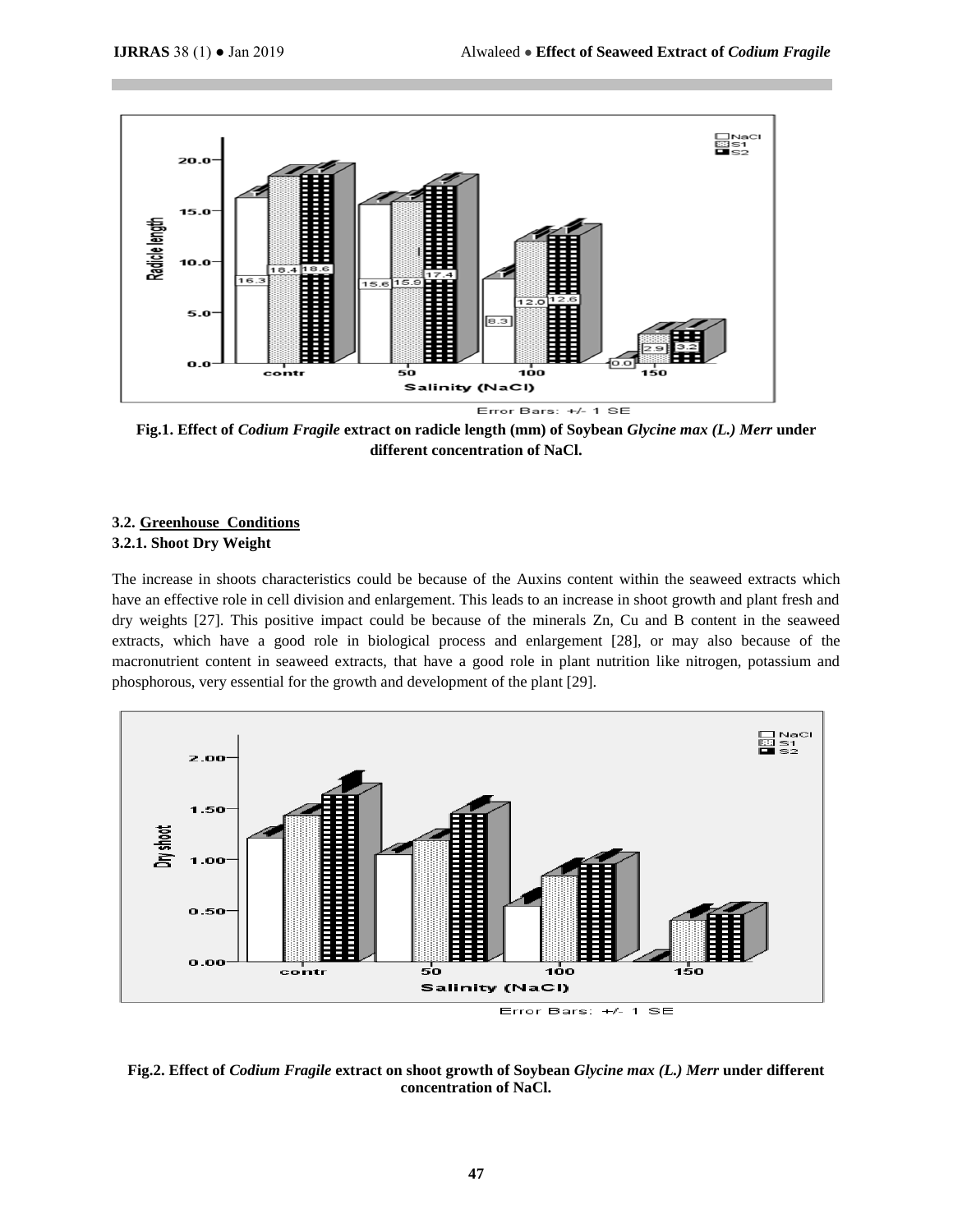#### **3.2.2. Root Dry Weight**

Increasing salinity reduced bean roots dry weight for every treated and un-treated seeds. In fact, the increase in salt concentration in culture medium brought down root dry weight from 0.47 g at 0 mM to reach 0.22 g at 100mM (Fig. 3). However, seeds supplemented with SWE showed better performance than non-supplemented seeds. Data in Fig. 3 shows that seeds supplemented with 0.5 % and 1.0 % of SWE enhanced beans root dry weight (RDW) as compared to control.

Reduction in rooting growth (dry weight) was visible in salt stressed seeds with increasing concentration of NaCl. However, the application of SWE improved growth that was visible in seeds supplemented with SWE of *Codium fragile*.

Reduction in growth rate as a results of salt stress rumored in many others species [30], [31]. Salinity has diffusion and specific ionic effects on growth [32]. Similarly, toxic ion accumulation (Na+ and Cl-) negatively have a sway on plant metabolism [33]. It's additionally been rumored that salinity suppresses the uptake of essential nutrients like P and K [34] that might adversely have an effect on growth. [35] have reported that salinity reduced fresh and dry weight of maize.`

Seaweed include macro and microelement nutrients, amino acids, vitamins, cytokinins, auxins, and abscisic acid that have a sway on cellular metabolism in treated seeds, leading to raised growth [36], [37]. Additionally, seaweeds contain precursors of elicitor compounds that promote germination [38].

Another likelihood is that the presence of polysaccharides in SWE, as sugars that are well-known to reinforce growth in a similar manner to hormones [39]. Zeatin is another candidate for induction of rooting in plants by seaweed [40].



**Fig.3. Effect of** *Codium fragile* **extract on root growth of Soybean** *Glycine max (L.) Merr* **under different concentration of NaCl.**

## **3.3. Gas Chromatography and Mass Spectometry Analysis**

The GC-MS analysis revealed the presence of varied compounds present in the SLF sample.The gas chromatogram of the extract showed 38 peaks. However, only 7 major compounds were identified to have plant growth regulation properties **(Table 2).** The major compound present in the SLF extract of *C. fragile* was benzene, 1,1'-(1-chloro-1,2 ethenediyl) bis; - diclofenac, methyl ester; benzene, 1-chloro-4-(2- phenylethenyl)-; benzene, 1,1-' (chloroethenylidene) bis- ; benzene, 1-chloro-3-(2- phenylethenyl)-, (E)- ; benzene acetic acid; oleic acid; Diclofenac, Methyl ester & penta deconic acid. All these compounds were found to own one or a lot of plant growth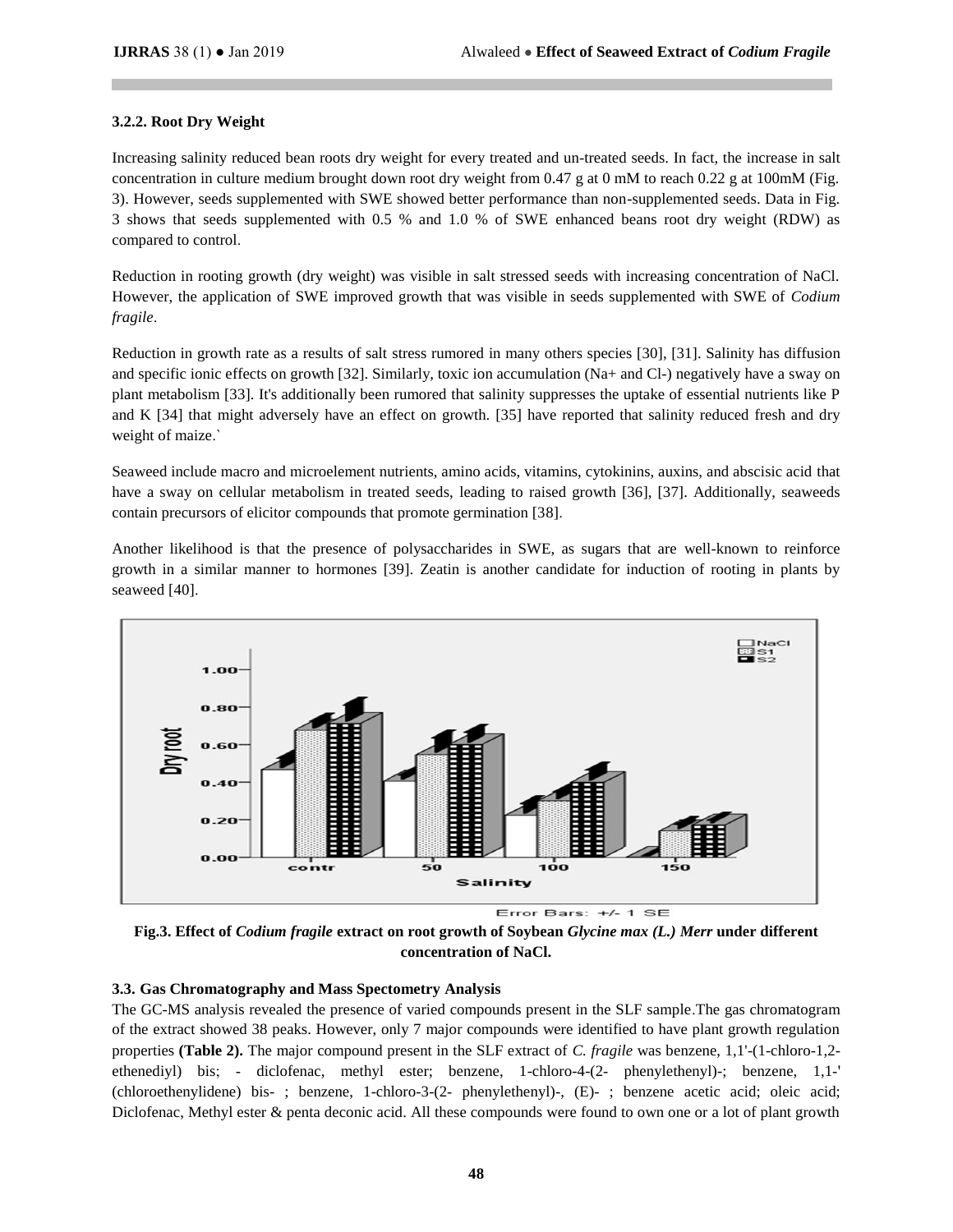promoting activities (Table 2). The presence of those compounds gave associated degree insight into the plant growth regulating properties for increasing the crop yield in addition on improve the soil fertility [41].

| Table 2 - GC-MS Profile of SLF prepared from Codium fragile. Compounds with reported plant growth |  |  |  |  |  |
|---------------------------------------------------------------------------------------------------|--|--|--|--|--|
| promotion activity only are shown.                                                                |  |  |  |  |  |

| ${\bf S}$<br>Compound<br>Name<br>No.                            | M.W. | Formula       | R.T.      | Biological activity on plant<br>growthPromotion*   |
|-----------------------------------------------------------------|------|---------------|-----------|----------------------------------------------------|
| 1. Benzene, 1, 1'-(1- Chloro<br>-1, 2- Ethenediyl) bis          | 214  | C14H11Cl      | $26.49 -$ | Pesticide, fungicide and<br>growth regulator       |
| 2. Benzene acetic acid, 2-<br>$[(2, 6 - Dichloropheny])$ amino] | 295  | C14H11O2 NCl2 | 28.87     | Plant growth regulator,<br>algaecide and herbicide |
| 3. Benzene, 1-Chloro-4-(2-<br>Phenylethenyl)                    | 214  | C14H11Cl      | 20.77     | Pesticide                                          |
| 4. Benzene, 1-Chloro-3<br>$-$ (2- Phenylethenyl) $-$ , (E)      | 214  | C14H11Cl      | $24.80 -$ | Pesticide; for growth<br>regulating activities     |
| 5. (Oliec acid) cis-9-Octa<br>deconic acid                      | 282  | C18H34O2      | 30.45     | reductase inhibitor,<br>insectifuge, flavor        |
| 6. Diclofenac, Methyl ester                                     | 309  | C15H13O2 NCl2 | 20.30     | Herbicide                                          |
| 7. penta deconic acid                                           | 242  | C15H30O2      | 18.45     | antioxidant                                        |

## **•** [42] Source: Dr. Duke's phytochemical and ethnobotanical databases [online database]

#### **4- CONCLUSION**

It is clear from the present study that seaweeds extract of *Codium Fragile* have associate degree ameliorated impact on Soybean seeds under salt stress owing to the presence of growth hormones, nutrients and different necessary physiochemical compounds such as Benzene, 1, 1'-(1-Chloro-1,2-Ethenediyl)bis. Therefore the supplementation of SWE may be used as a biological modification in soil reclamation technique which might boost food production not solely in cultivated lands however conjointly in barren soils accumulated with salt. More study will be to test the influence of SWE on later growth and yield of Soybean cultivated in salt stress.These results urged that the seaweed liquid fertilizers are recommended to the farmers for influencing early seeds germination and growth parameters has been increased as and growth parameters ecofriendly.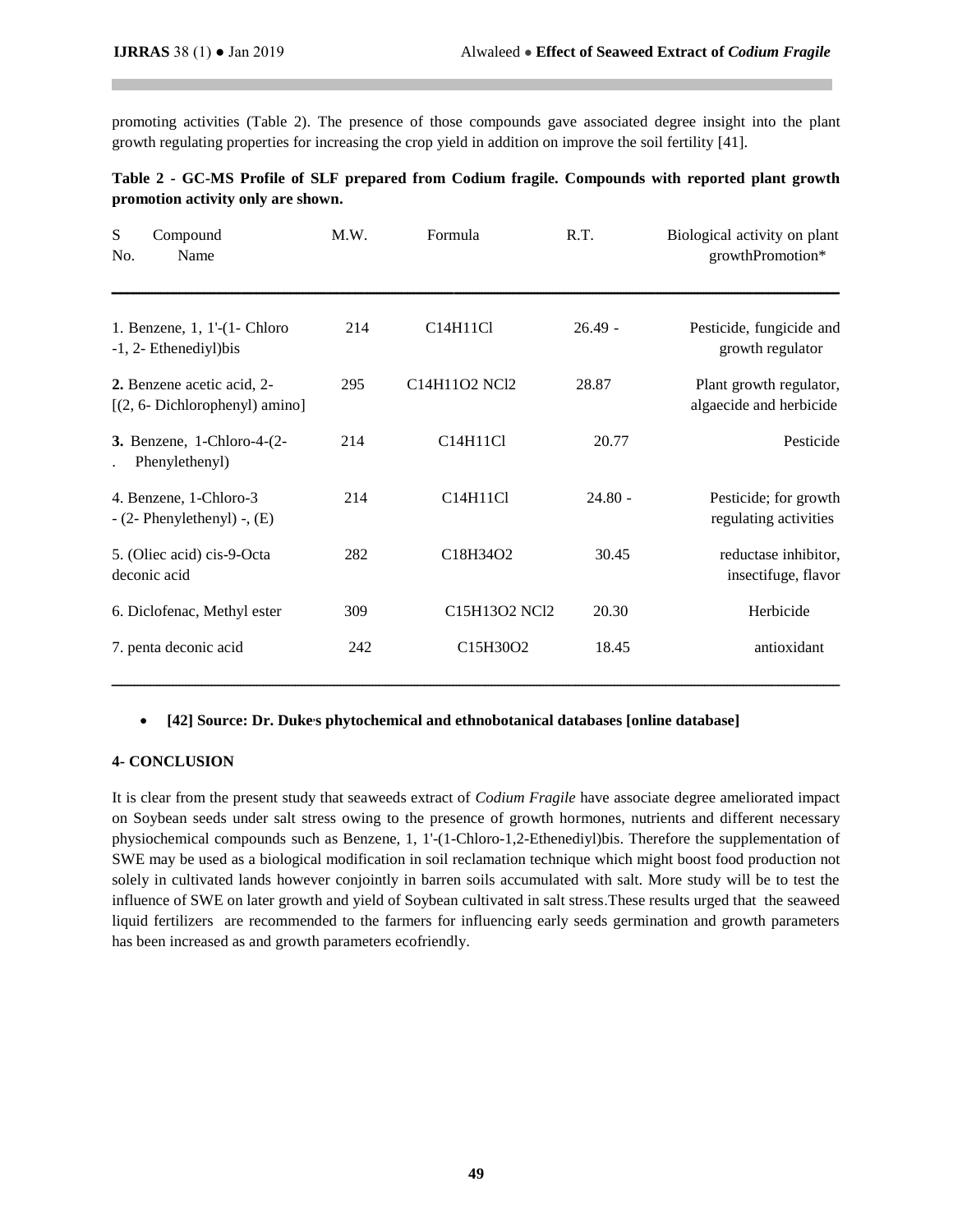#### **5- REFERNCES**

- [1]. E. Booth: The manurial value of seaweeds, *Bot. Mar.,* 8, 138-143, (1965).
- [2]. P.S. Jayasinghe, V. Pahalawattaarachchi, K.K.D.S. Ranaweera: Effect of Seaweed Liquid Fertilizer on Plant Growth of Capsicum annum, *Discovery,* 52(244), 723-73, (2016).
- [3]. T.J. Flowers, Improving crop salt tolerance. *Journal of Exp. Bot.,* 55, 307-319, (2004). .
- [4]. M.H. Khan, and S.K. Panda, Alterations in root lipid peroxidation and antioxidative responses in two rice cultivars under NaCl-salinity stress, *Acta Physiol. Plant,* 30, 81-89, (2008).
- [5]. Z, Wang, J. Pote, B. Huang: Responses of cytokinins, antioxidant enzymes, and lipid peroxidation in shoots of creeping bentgrass to high root-zone temperatures*, Journal of Am. Soc. Hortic. Sci.,* 128, 648–655, (2003).
- [6]. A. Hoda, Mohamed, A.M. Gomaa: Faba bean growth and green yield and its quality as influenced by the application of bio-organic farming system*, Journal of applied sciences research,* 5, 380-385, (2005).
- [7]. K. Rama Rao: Preparation of liquid seaweed fertilizer from Sargassum. Seaweed Research and Utilization Association Workshop on algal products and Seminar on Phaeophyceae in India, *Madras, India,* 6, 4-7, (1990).
- [8]. R.A. Ellis, E.H. Roberts: The quantification of ageing and survival in orthodox seeds, *Seed Science Technology*, 9, 373-409, (1981(
- [9]. R.P. Adams: Identification of essential oil components by gas chromatography/mass spectrometry, *Allured Publishing Corporation, Carol Stream,* 18, 803– 806, (2007).
- [10]. M. Khajeh-Hosseini, A.A. Powell, I. J. Bimgham: The interaction between salinity stress and seed vigor during germination of soybean seeds, *Seed Science Technology,* 31, 715-725, (2003).
- [11]. G.L. Dodd, L.A. Donovan: Water potential and ionic effects on germination and seedling growth of two cold desert shrubs, *American Journal of Botany*, 86, 1146-1153, (1999).
- [12]. A. Bouaziz, D.R. Hicks: Consumption of wheat seed reserves during germination and early growth as affected by soil water potential, *Plant and Soil,* 128, 161-165, (1990).
- [13]. J.S. Taylor, K.N. Harker, J.M. Robertson, K.R. Foster: The effect of a seaweed extract containing cytokinin on the growth and yield of barley, *Can. Journal of Plant Sci.,* 70, 1163-1167, (1990).
- [14]. M. Moller, M.L. Smith: The applicability of seaweed suspensions as priming treatments of lettuce (Lactuca sativa L.) seeds, *Seed Sci. Technol.,* 26: 425-438, (1998).
- [15]. H.L. Speer and D. Tupper: The effects of lettuce seed extracts on lettuce seed germination, *Can. Journal of Bot.,* 53, 593-599, (1975).
- [16]. J.R. Dunlap and P.W. Morgan: Reversal of induced dormancy in lettuce by ethylene, kinetin and gibberellic acid, *Journal of Plant Physiol.,* 60, 222-224, (1977).
- [17]. K. Venkataraman, V.R. Mohan, R. Murugeswari: Seaweed Research and Utilization, 16(1-2), 23–27, (1993).
- [18]. V.R. Mohan, V. Venkataraman Kumar, R. Murugeswari, S. Muthuswami: Effect of crude and commercial seaweed extracts on seed germination and seedling growth in Cajanus cajan L., *Phykos,* 33, 47-51, (1994).
- [19]. G. Johnsi Christobel: Effect of seaweed extract (Sargassum wightii L.) on the germination and growth of green gram (Phaseolus aureus L.), *Journal of Basic Applied Biology,* 2. 105-108, (2008).
- [20]. D.L. Jennings and B.M.M. Tulloch: Studies on Factors which promote Germination of Raspberry Seeds, *Journal of Experimental Botany,* 16 (2), 329-340, (1965).
- [21]. D.H. Reinhardt, T.L. Rost: Primary and lateral root development of dark- and light-grown cotton seedlings under salinity stress, *Bot Acta,* 108, 403–465, (1995).
- [22]. N. Ozbingol, F. Cornineau, S.P.C. Groot, R.J. Bino, D. Come: Activation of the cell cycle in tomato (Lycopersicon esculentum Mill.) seeds during osmoconditioning as related to temperature and oxygen, *Annals of Bot.,* 84, 245-251, (1999).
- [23]. G. Blunden, A.L. Cripps, S.M. Gordon, T.G. Mason, C.H. Turner: The characterization and quantitative estimation of betaines in commercial seaweed extracts, *Bot Mar.,* 29, 155–160, (1986).
- [24]. M. Ghoul, J. Minet, T. Bernard, E. Dupray, M. Cornier: Marine macroalgae as a source for osmo-protection for Escherichia coli, *Microb Ecol.,* 30, 171–181, (1995).
- [25]. A. Akula, C. Akula , M. Bateson: Betaine a novel candidate for rapid induction of somatic embryogenesis in tea (Camellia sinensis (L.) O. Kuntze), *Plant Growth Regulation*, 30, 241–246, (2000).